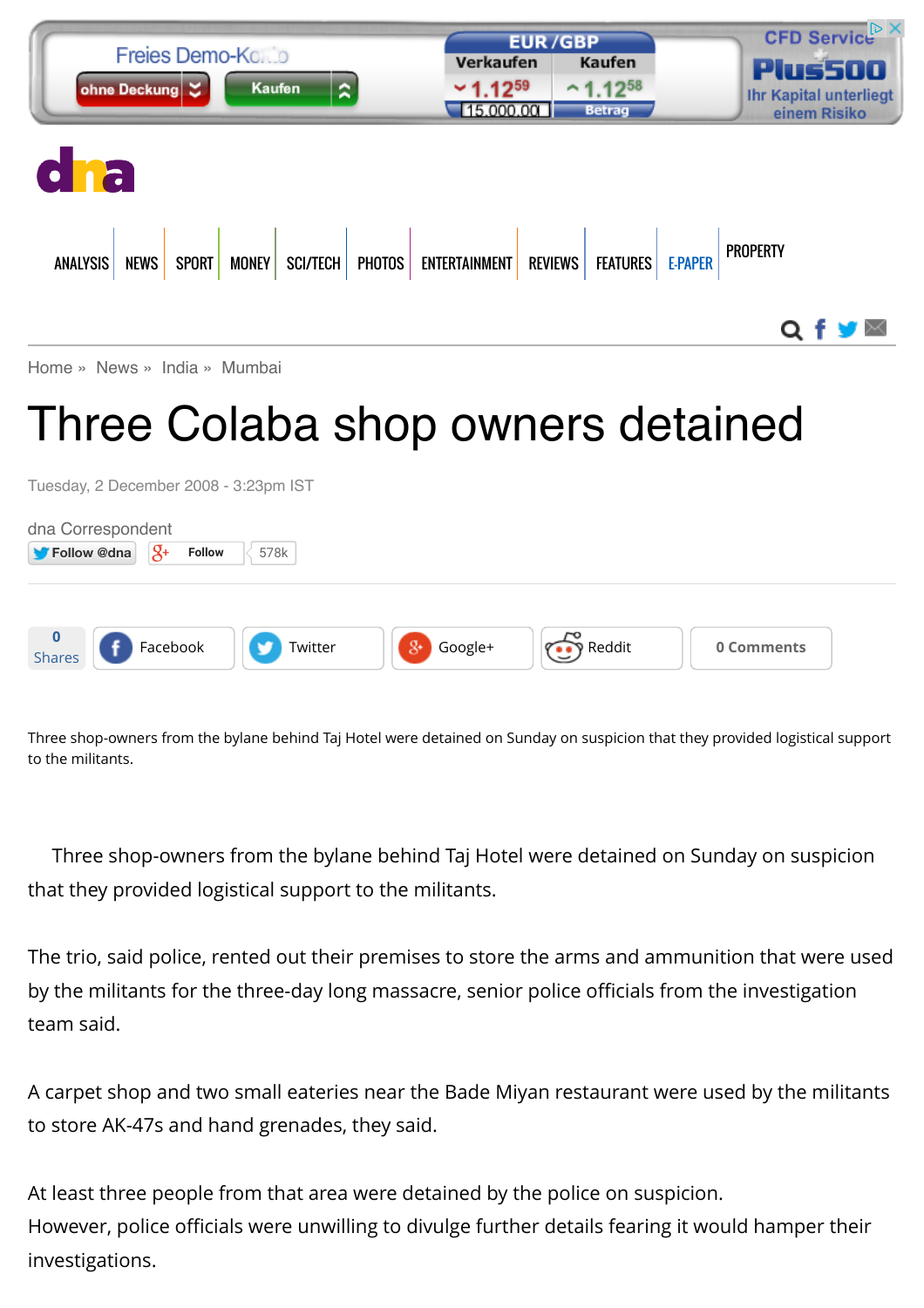"The three shops, where we suspect the arms were already stored, have easy accessibility to Taj," said a senior police official, on condition of anonymity. Acting on information that the militants camouflaged the arms with clothes, plastic bags and carpets, a police team detained the men.



#### [Jump to comments](http://www.dnaindia.com/mumbai/report-three-colaba-shop-owners-detained-1210907#comments)

#### **FROM AROUND THE WEB**



**[What Going On With the Tiny](http://www.ozy.com/acumen/whats-wrong-with-all-those-little-newborns/40384?utm_source=Outbrain&utm_medium=CPC&utm_campaign=INTL%20-%20All%20Clicks%20ALL%20Devices) Newborns in Korea?** OZY



**[History's Most Sadistic Serial Killer](http://www.ozy.com/flashback/historys-most-sadistic-serial-killer/40585?utm_source=Outbrain&utm_medium=CPC&utm_campaign=INTL%20-%20All%20Clicks%20ALL%20Devices)** OZY



**[Welcome to Europe's Jihadi](http://www.ozy.com/fast-forward/welcome-to-europes-jihadi-corridor/60342?utm_source=Outbrain&utm_medium=CPC&utm_campaign=INTL%20-%20All%20Clicks%20ALL%20Devices) Corridor** OZY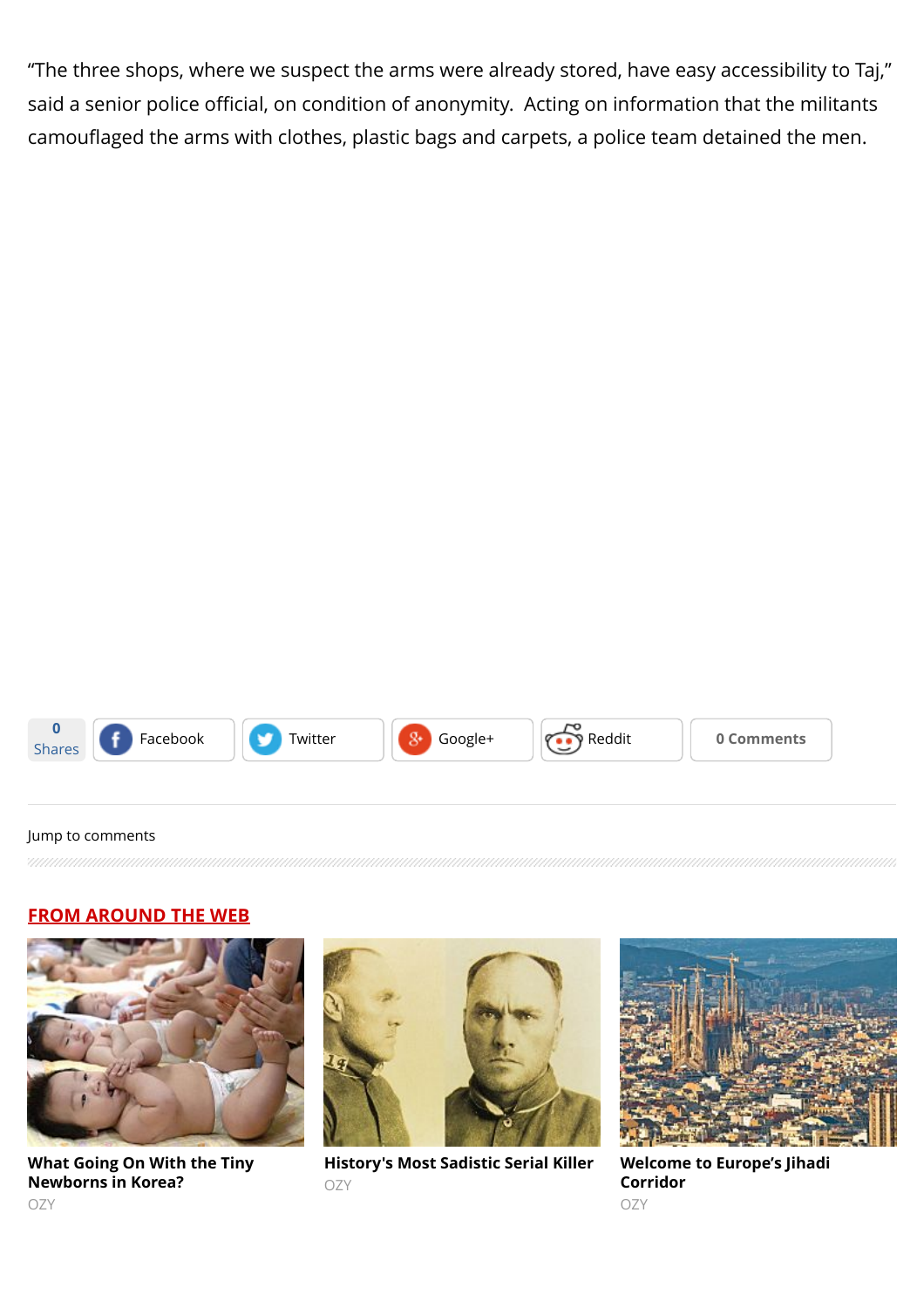

**[10 Essential Stops For Europe First-](http://travel-gist.com/10-essential-stops-for-europe-first-timers/)Timers**

Best Travel Site



**[Connect with People and Build a](http://brandedcontent.adage.com/mic/outbrain/?utm_medium=sponsored-webpage&utm_source=adage-hub&utm_campaign=obamplify) Better Brand with a Strong Content Marketing Strategy**

Promoted content on Ad Age



**[Find out which nationalities are](https://ad.doubleclick.net/ddm/trackclk/N5532.1599088.OUTBRAIN.COM/B8673710.120813307;dc_trk_aid=293675026;dc_trk_cid=62482706) the most productive abroad** The Economist



**[Changing Our Perceptions of](http://well.blogs.nytimes.com/2015/07/30/changing-our-perceptions-of-beauty/?WT.mc_id=2015-AUGUST-OTB-INTL_AUD_DEV-0801-0831&WT.mc_ev=click&ad-keywords=IntlAudDev) Beauty** Well



**[10 Tricks To Learn Any Language](http://www.babbel.com/en/magazine/10-tips-from-an-expert?slc=engmag-a1-vid-bv1-tipsandtricks-ob&utm_source=outbrain&utm_medium=cpc&utm_campaign=cd_engall_gen_cde_bv1_polyglot) From A Man Who Speaks 9** Babbel



**[IaaS senkt Kosten – manchmal](http://businessvalueexchange.com/de/2015/06/23/iaas-senkt-kosten-manchmal/)** HP Business Value Exchange

Recommended by Outbrain

# **ALSO READ**



**[Maharashtra: Health minister](http://www.dnaindia.com/mumbai/report-health-minister-assures-hospital-of-green-corridor-2111443) assures hospital of green corridor**



**[Mumbai nephrologists want](http://www.dnaindia.com/mumbai/report-mumbai-nephrologists-want-central-transplantation-act-amended-2111464) central transplantation Act amended**



**[Mumbai NGO writes to Sushma](http://www.dnaindia.com/mumbai/report-mumbai-ngo-writes-to-sushma-swaraj-expresses-interest-to-treat-indian-woman-stuck-in-pakistan-2111451) Swaraj, expresses interest to treat Indian woman stuck in Pakistan**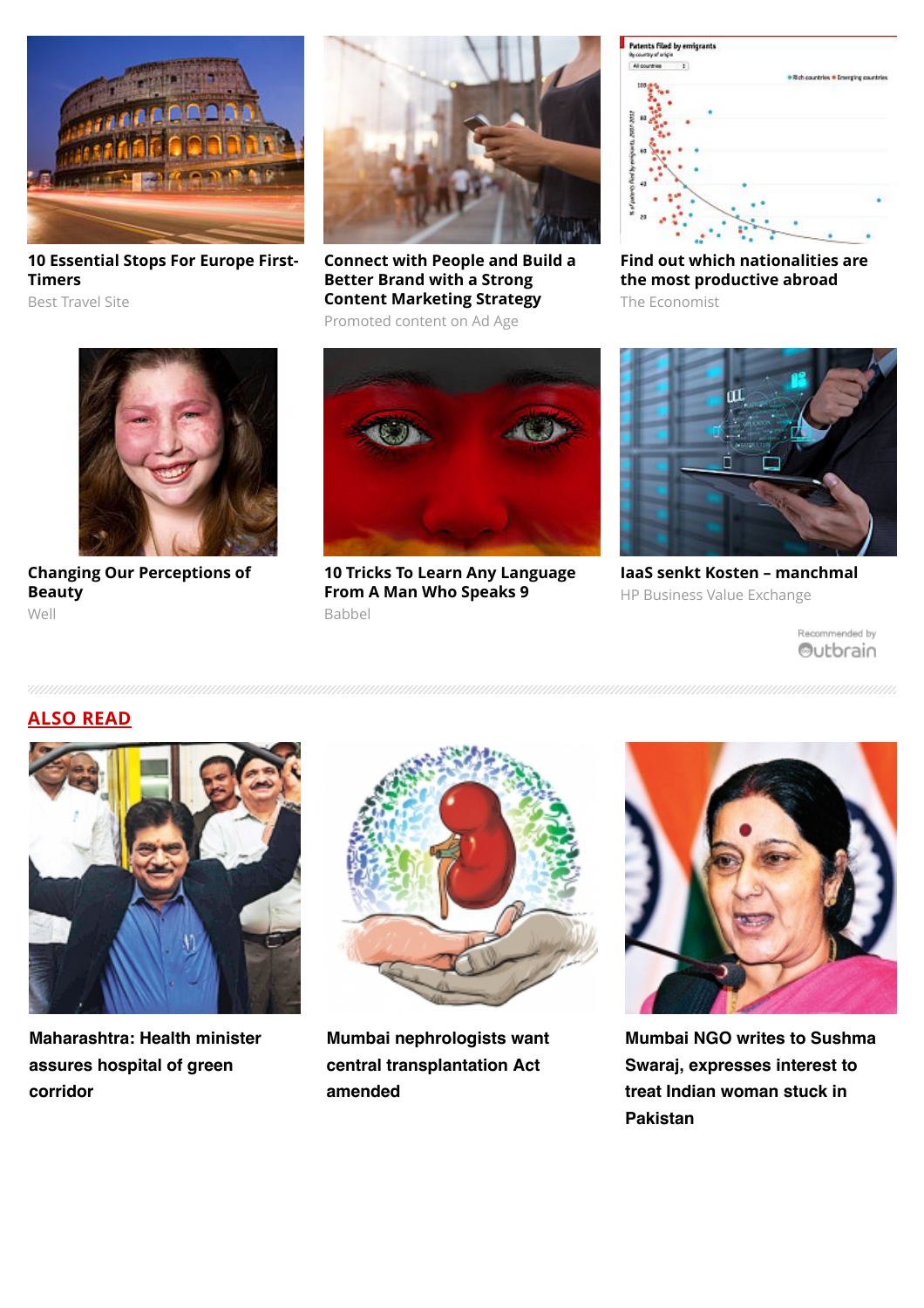

**[Toll plazas likely to come up on](http://www.dnaindia.com/mumbai/report-toll-plazas-likely-to-come-up-on-mumbai-nagpur-expressway-2111314) Mumbai-Nagpur expressway**



**NCP questions KDMC's [reserved category ward list for](http://www.dnaindia.com/mumbai/report-ncp-questions-kdmc-s-reserved-category-ward-list-for-polls-2111208) polls**



**[Doctors fix infant's brain fluid](http://www.dnaindia.com/mumbai/report-doctors-fix-infant-s-brain-fluid-leak-via-nose-2111188) leak via nose**

# **[MORE STORIES](http://www.dnaindia.com/mumbai)**

**LATEST VIDEOS**



**[Watch: Orangutan kisses](http://www.dnaindia.com/world/video-watch-orangutan-kisses-pregnant-woman-s-belly-2109068) pregnant woman's belly**



**[11 lion cubs born in Gir Forest](http://www.dnaindia.com/india/video-11-lion-cubs-born-in-gir-forest-2105493) Canadian groom surprises his**



**[Indian bride by singing 'Tum Hi](http://www.dnaindia.com/world/video-canadian-groom-surprises-his-indian-bride-by-singing-tum-hi-ho-2104831) Ho'**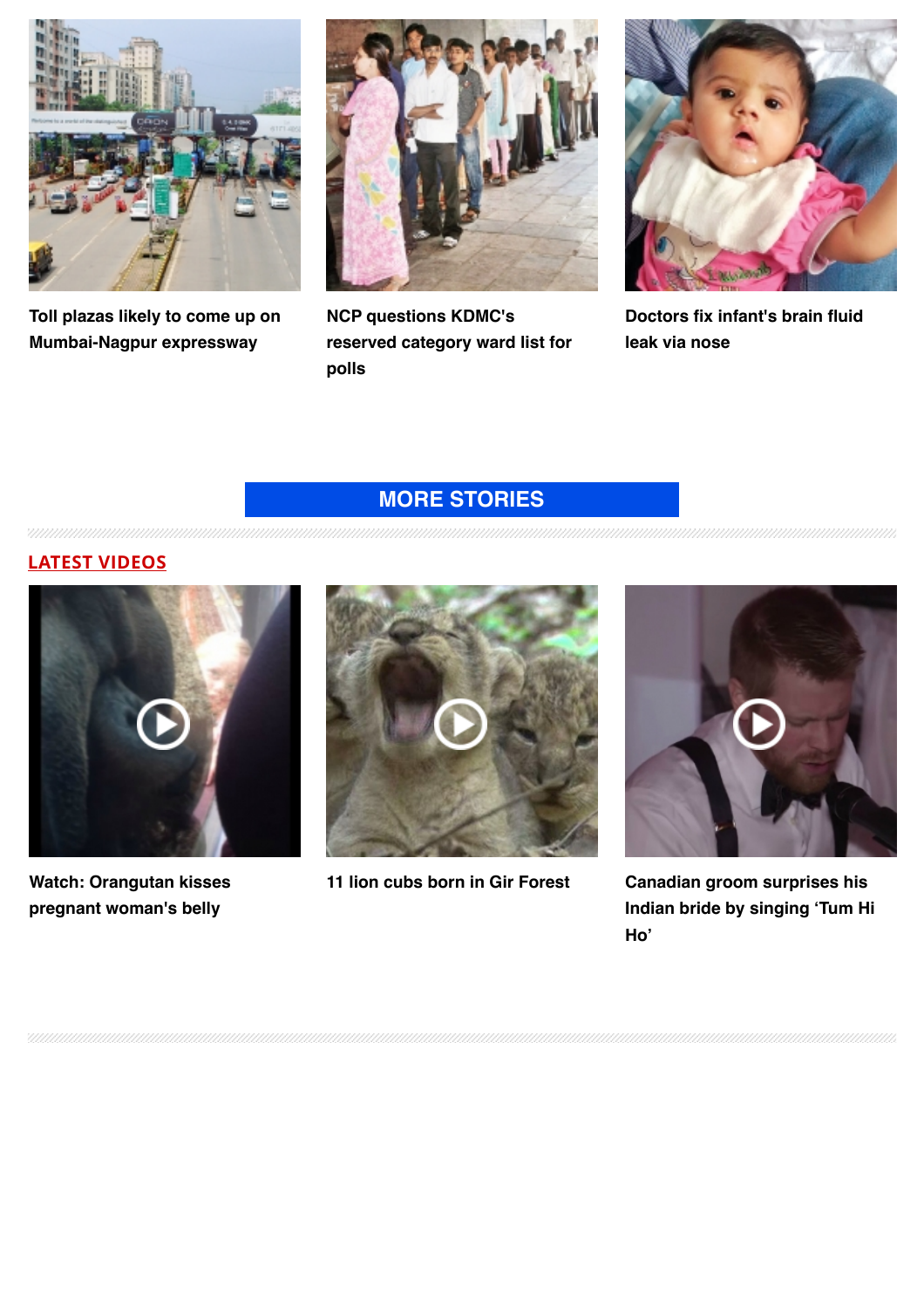# **RECOMMENDED CONTENT**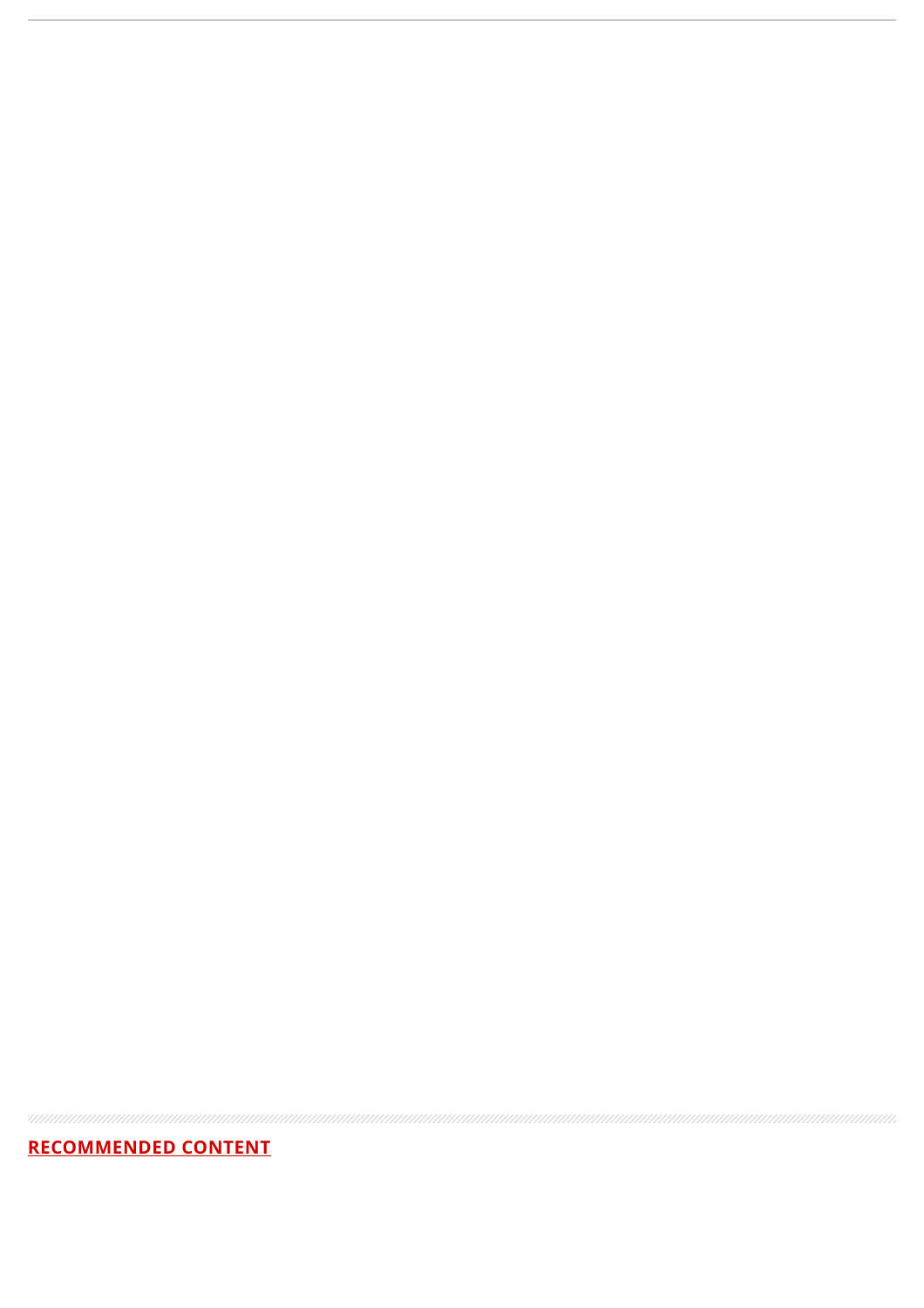[Unique Method May Regrow Lost Hair](https://beap.gemini.yahoo.com/mbclk?bv=1.0.0&es=0ObteD8GIS_9VAV1zce8EzGCt_xnhzyg0TZtW23DwlHDhxV28RegDf5vpNFdNlIIRj4MkN2ZdkDWYzyLBAHkbWwGIoSRX6vs3LJvETUN1n1oJogEb9q.sb1sHvUSjDf4kuSgFJzYYCtbfmMpI6tGrbolErZzlehdmyLbX47mZcgdelMUPj6LpQApFPM37TnxB_eGRFgXwF8hHx_mwRnrEANZKBSiDQroQUtVoviuVzQrxr1jrr97O5Obc6ZbL.x.tLFcy8aSmhec6ke4YdueHxGIIIbstOjrshzTbA2iqtGcJP3kYjxxUDGnhByEwy00TkFz9xkO3jg0e21YzLwIXDAK47RgAnWgUzZsaOqruoxvXHOsQax3Tzc26t7TWXn7u_wWyJhqlNHoPSR3gRN6j80xYxuDT7SMdpGMjotUpLND5zhCwGiiVOE2_5IpC4BaeEpADap5sMz9._TotM6A4_bjx_WtBHrxQ5u5UZSer3ggD4F.Nxs73hFfsImdn8_FR5.AVK8jbJZbGBmpCoXM9sV4q9L_0cykEHYPLxmj%26lp=)

Sponsored **Hair Loss Protocol**

[Harda train accident: Death toll ascends to 28 as three more bodies recovered](http://www.dnaindia.com/india/report-harda-train-accident-death-toll-ascends-to-28-as-three-more-bodies-recovered-2111658)

[Special PMLA court issues non-bailable arrest warrant against former IPL chief Lalit Modi](http://www.dnaindia.com/india/report-special-pmla-court-issues-non-bailable-arrest-warrant-against-former-ipl-chief-lalit-modi-2111259)

[Ashes 2015, 4th Test, Day 1, tea report: England in control after bowling Australia out for 60](http://www.dnaindia.com/sport/report-ashes-2015-4th-test-day-1-tea-report-england-in-control-after-bowling-australia-out-for-60-2111770)

[Full day's wages to be paid to Maharashtra cops working on weekly o](http://www.dnaindia.com/mumbai/report-full-day-s-wages-to-be-paid-to-maharashtra-cops-working-on-weekly-offs-2111771)ffs

# **EDITOR'S PICKS**

#### [ENTERTAINMENT](http://www.dnaindia.com/entertainment)

Meet rapper Sofi[a Ashraf, the woman behind the 'Kodaikanal Won't' video](http://www.dnaindia.com/entertainment/report-meet-rapper-sofia-ashraf-the-woman-behind-the-kodaikanal-won-t-video-2111670)

[4 Shares](http://www.dnaindia.com/mumbai/report-three-colaba-shop-owners-detained-1210907#) [4 hours ago](http://www.dnaindia.com/mumbai/report-three-colaba-shop-owners-detained-1210907#)

#### [INDIA](http://www.dnaindia.com/india)

[MUMBAI](http://www.dnaindia.com/mumbai)

[Mexican lessons for Narendra Modi](http://www.dnaindia.com/india/report-mexican-lessons-for-narendra-modi-2111501)

[296 Shares](http://www.dnaindia.com/mumbai/report-three-colaba-shop-owners-detained-1210907#) [13 hours ago](http://www.dnaindia.com/mumbai/report-three-colaba-shop-owners-detained-1210907#)











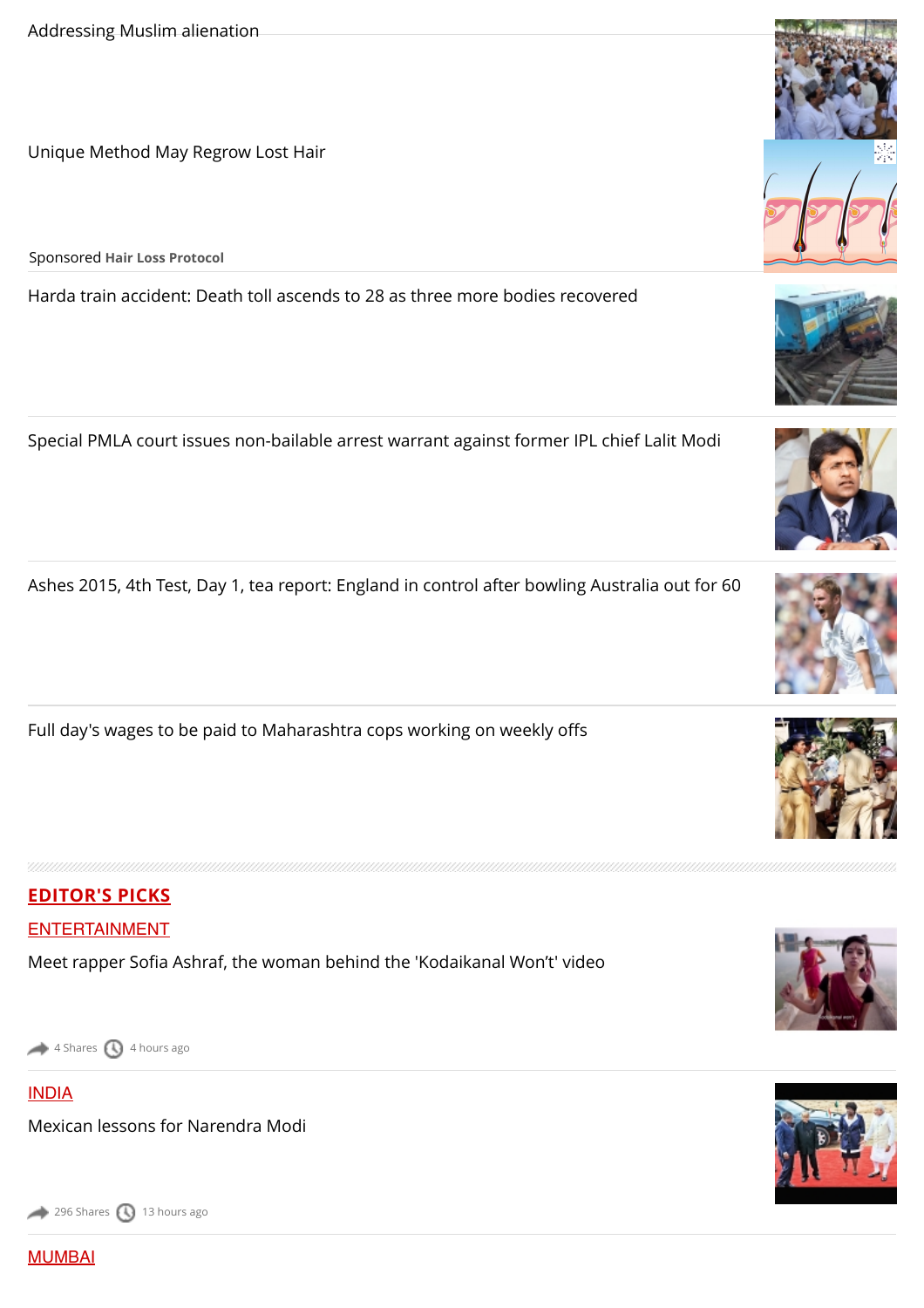[163 Shares](http://www.dnaindia.com/mumbai/report-three-colaba-shop-owners-detained-1210907#) [13 hours ago](http://www.dnaindia.com/mumbai/report-three-colaba-shop-owners-detained-1210907#)

#### [SPORT](http://www.dnaindia.com/sport)

[Chillar Party: 5 prodigiously talented sports kids who will continue to make headlines](http://www.dnaindia.com/sport/report-chillar-party-5-prodigiously-talented-sports-kids-who-will-continue-to-make-headlines-2111405)

 $108$  Shares  $\bigodot$  [14 hours ago](http://www.dnaindia.com/mumbai/report-three-colaba-shop-owners-detained-1210907#)

#### **[LIFESTYLE](http://www.dnaindia.com/lifestyle)**

[Angels vs demons: Indian couture reinvents black and white saris](http://www.dnaindia.com/lifestyle/report-angels-vs-demons-indian-couture-reinvents-black-and-white-saris-2111389)

 $\rightarrow$  [31 Shares](http://www.dnaindia.com/mumbai/report-three-colaba-shop-owners-detained-1210907#)  $\odot$  [15 hours ago](http://www.dnaindia.com/mumbai/report-three-colaba-shop-owners-detained-1210907#)

**[Most Viewed](http://www.dnaindia.com/mumbai/report-three-colaba-shop-owners-detained-1210907#mostviewed) [Most Shared](http://www.dnaindia.com/mumbai/report-three-colaba-shop-owners-detained-1210907#mostshared)** 

[Maharashtra: Three-storey building collapses in Thane;](http://www.dnaindia.com/mumbai/report-maharashtra-three-storey-building-collapses-in-thane-11-dead-several-feared-trapped-2110890) 11 dead, several feared trapped

[7 Shares](http://www.dnaindia.com/mumbai/report-three-colaba-shop-owners-detained-1210907#) [2 days ago](http://www.dnaindia.com/mumbai/report-three-colaba-shop-owners-detained-1210907#)

[Yakub Memon execution: When state acts to protect](http://www.dnaindia.com/mumbai/report-yakub-memon-execution-when-state-acts-to-protect-itself-it-s-not-murderer-says-nsa-ajit-doval-2111205) itself, it's not murderer, says NSA Ajit Doval

 $235$  Shares  $\bigcirc$  [1 day ago](http://www.dnaindia.com/mumbai/report-three-colaba-shop-owners-detained-1210907#)

[First ever successful heart transplant conducted in](http://www.dnaindia.com/mumbai/report-first-ever-successful-heart-transplant-conducted-in-mumbai-thanks-to-efforts-of-police-2110832) Mumbai thanks to efforts of police

 $1,572$  Shares [2 days ago](http://www.dnaindia.com/mumbai/report-three-colaba-shop-owners-detained-1210907#)

[Mumbai hit-and-run: Why shouldn't we take away your](http://www.dnaindia.com/mumbai/report-mumbai-hit-and-run-why-shouldn-t-we-take-away-your-driving-licence-rto-asks-janhavi-gadkar-2111529) driving licence, RTO asks Janhavi Gadkar

[26 Shares](http://www.dnaindia.com/mumbai/report-three-colaba-shop-owners-detained-1210907#) [12 hours ago](http://www.dnaindia.com/mumbai/report-three-colaba-shop-owners-detained-1210907#)





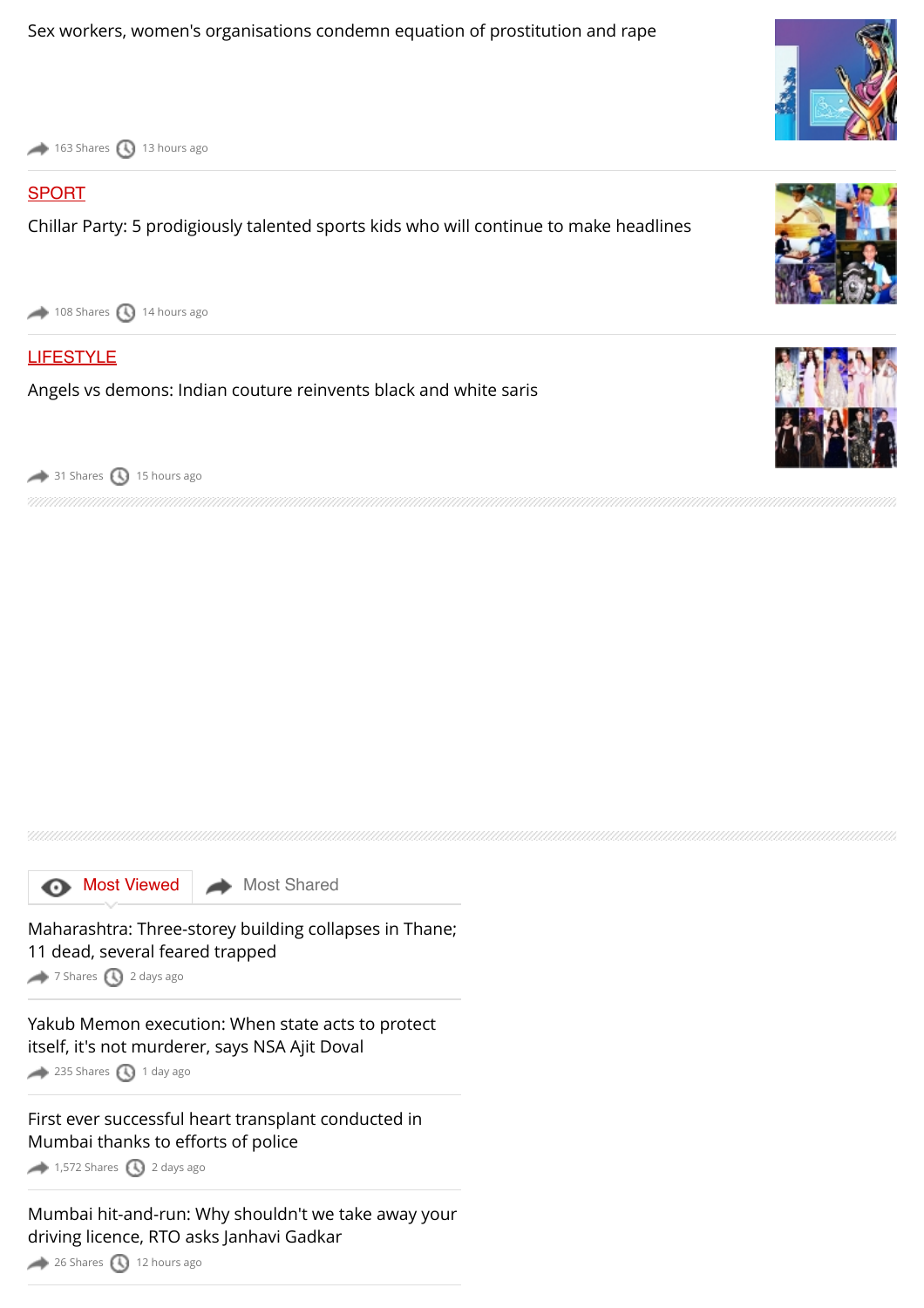# **TOP STORIES FROM CITIES**

[Maharashtra government has failed to keep promises for farmers: Narayan Rane](http://www.dnaindia.com/mumbai/report-maharashtra-government-has-failed-to-keep-promises-for-farmers-narayan-rane-2111746)

[Fake degree row: AAP MLA Surender Singh denies allegations in Delhi HC](http://www.dnaindia.com/delhi/report-fake-degree-row-aap-mla-surender-singh-denies-allegations-in-delhi-hc-2111748)

[Spent money on ads for awareness about policies: AAP government to Delhi HC](http://www.dnaindia.com/delhi/report-spent-money-on-ads-for-awareness-about-policies-aap-government-to-delhi-hc-2111728)

[26/11 terror attack victim alleges sexual abuse by builder;](http://www.dnaindia.com/mumbai/report-2611-terror-attack-victim-alleges-sexual-abuse-by-builder-files-rape-case-2111555) files rape case

[Mumbai hit-and-run: Why shouldn't we take away your driving licence, RTO asks Janhavi Gadkar](http://www.dnaindia.com/mumbai/report-mumbai-hit-and-run-why-shouldn-t-we-take-away-your-driving-licence-rto-asks-janhavi-gadkar-2111529)

#### **ACROSS DNA NEWS**

[Odisha: Naveen Patnaik orders CID probe into godman Sarathi Dev's escapade](http://www.dnaindia.com/india/report-odisha-naveen-patnaik-orders-cid-probe-into-godman-sarathi-dev-s-escapade-2111781)

[Louis Berger bribery case: Enforcement Directorate registers case in Guwahati](http://www.dnaindia.com/india/report-louis-berger-bribery-case-enforcement-directorate-registers-case-in-guwahati-2111764)

[Udhampur attack- Dates for NSA-level talks under consideration: Pakistan](http://www.dnaindia.com/india/report-udhampur-attack-dates-for-nsa-level-talks-under-consideration-pakistan-2111778)

[Louis Berger bribery scam: Churchill Alemao remanded to four-day police custody](http://www.dnaindia.com/india/report-louis-berger-bribery-scam-churchill-alemao-remanded-to-four-day-police-custody-2111733)

[1.5 lakh people die every year in road accidents: Govt](http://www.dnaindia.com/india/report-15-lakh-people-die-every-year-in-road-accidents-govt-2111763)

#### **SPORTS NEWS**

[Ashes 2015, 4th Test, Day 1, tea report: England in control after bowling Australia out for 60](http://www.dnaindia.com/sport/report-ashes-2015-4th-test-day-1-tea-report-england-in-control-after-bowling-australia-out-for-60-2111770)

[India v/s Sri Lanka: Hamstrung Murali Vijay likely to be](http://www.dnaindia.com/sport/report-india-vs-sri-lanka-hamstrung-murali-vijay-likely-to-be-fit-before-first-test-2111747) fit before first Test

[India v/s Sri Lanka: Rahane ton lifts Indians after Kohli fails to inspire in tour game](http://www.dnaindia.com/sport/report-india-vs-sri-lanka-rahane-ton-lifts-indians-after-kohli-fails-to-inspire-in-tour-game-2111703)

[Ashes 2015 4th Test: Shane Warne, Ricky Ponting shocked by Australian collapse](http://www.dnaindia.com/sport/report-ashes-2015-4th-test-shane-warne-ricky-ponting-shocked-by-australian-collapse-2111731)

### **TRENDING TOPICS**

| Gurdaspur attack<br>Sreesanth |          |        | Film and Television Institute of India (FTII) |                   | Salman Khan                 | one plus 2 |  |
|-------------------------------|----------|--------|-----------------------------------------------|-------------------|-----------------------------|------------|--|
| Yakub Memon<br>Aam Admi Party |          |        | APJ Abdul Kalam                               | Bajrangi Bhaijaan | Priyanka Chopra<br>Bahubali |            |  |
| Bank of India                 | micromax | Masaan |                                               |                   |                             |            |  |

# **[NEWS](http://www.dnaindia.com/news)** [Odisha: Naveen Patnaik orders CID probe into godman Sarathi Dev's escapade](http://www.dnaindia.com/india/report-odisha-naveen-patnaik-orders-cid-probe-into-godman-sarathi-dev-s-escapade-2111781) [Pawan Hans chopper untraced for 3rd day; Sukhoi jet joins operations](http://www.dnaindia.com/india/report-pawan-hans-chopper-untraced-for-3rd-day-sukhoi-jet-joins-operations-2111755) [Full day's wages to be paid to Maharashtra cops working on weekly o](http://www.dnaindia.com/mumbai/report-full-day-s-wages-to-be-paid-to-maharashtra-cops-working-on-weekly-offs-2111771)ffs [PM Modi said not to make unnecessary noise over Maggi row: Paswan](http://www.dnaindia.com/india/report-pm-modi-said-not-to-make-unnecessary-noise-over-maggi-row-paswan-2111711) [Louis Berger bribery case: Enforcement Directorate registers case in Guwahati](http://www.dnaindia.com/india/report-louis-berger-bribery-case-enforcement-directorate-registers-case-in-guwahati-2111764)